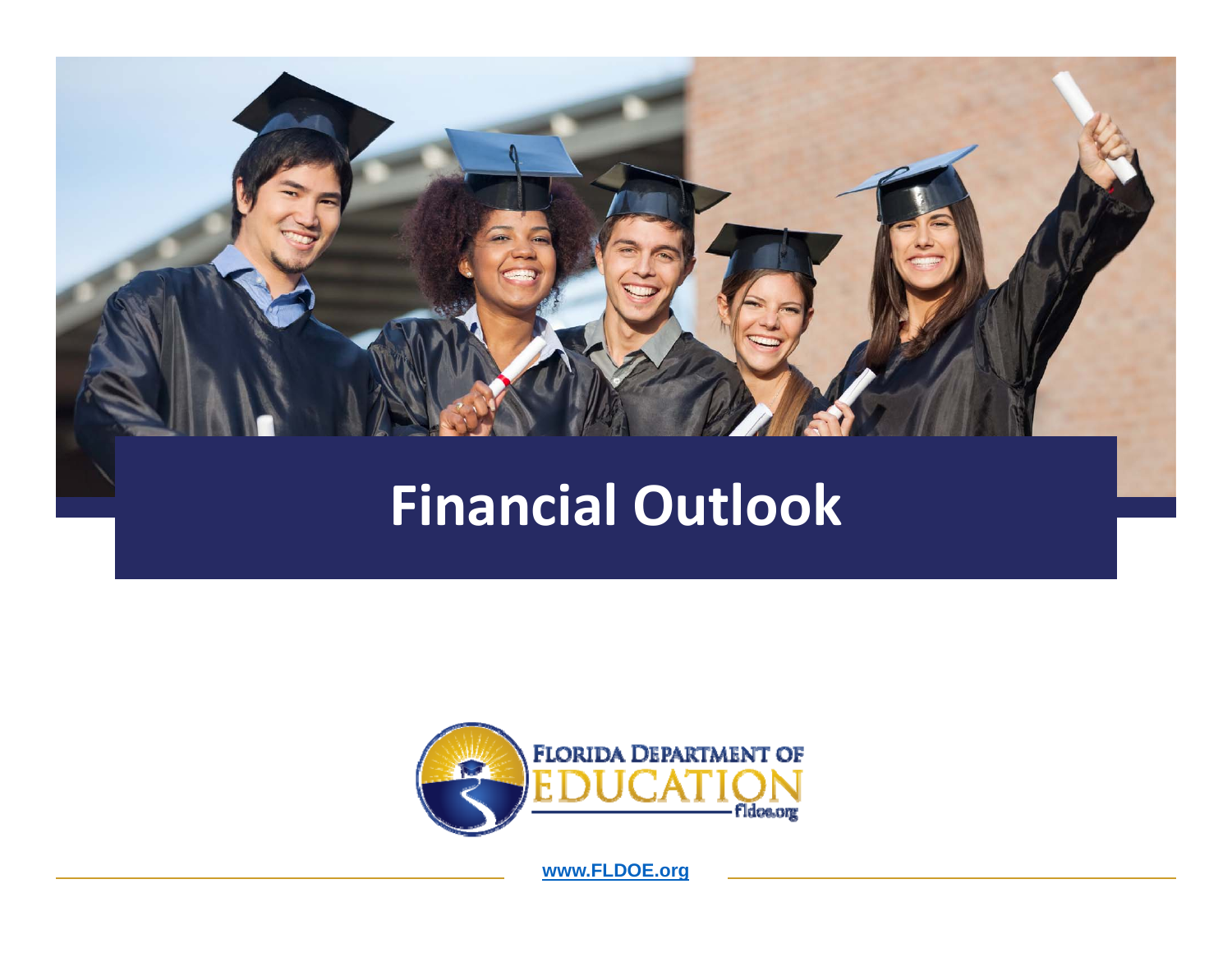

# **Budget Guidelines**

- 1. Provide continuation funding, including the replacement of nonrecurring funds, for items that meet at least one of the following criteria:
	- a. Constitutional requirements
	- b. Statutory requirements
	- c. Supports the State Board of Education, Strategic Plan Initiatives and Commissioner's Priorities
	- d. Alignment with Governor Scott's Priority Initiatives
- 2.. Include no change in 2017-18 millage rates, tuition or fees.
- 3. Use the most currently available consensus estimating conference data to provide enrollment‐based funding adjustments based on 2017‐18 appropriated funding levels, including performance‐based and declining enrollment adjustments.
- 4. Develop <sup>a</sup> fixed capital outlay budget in accordance with statutory requirements and consensus revenue estimates of available cash.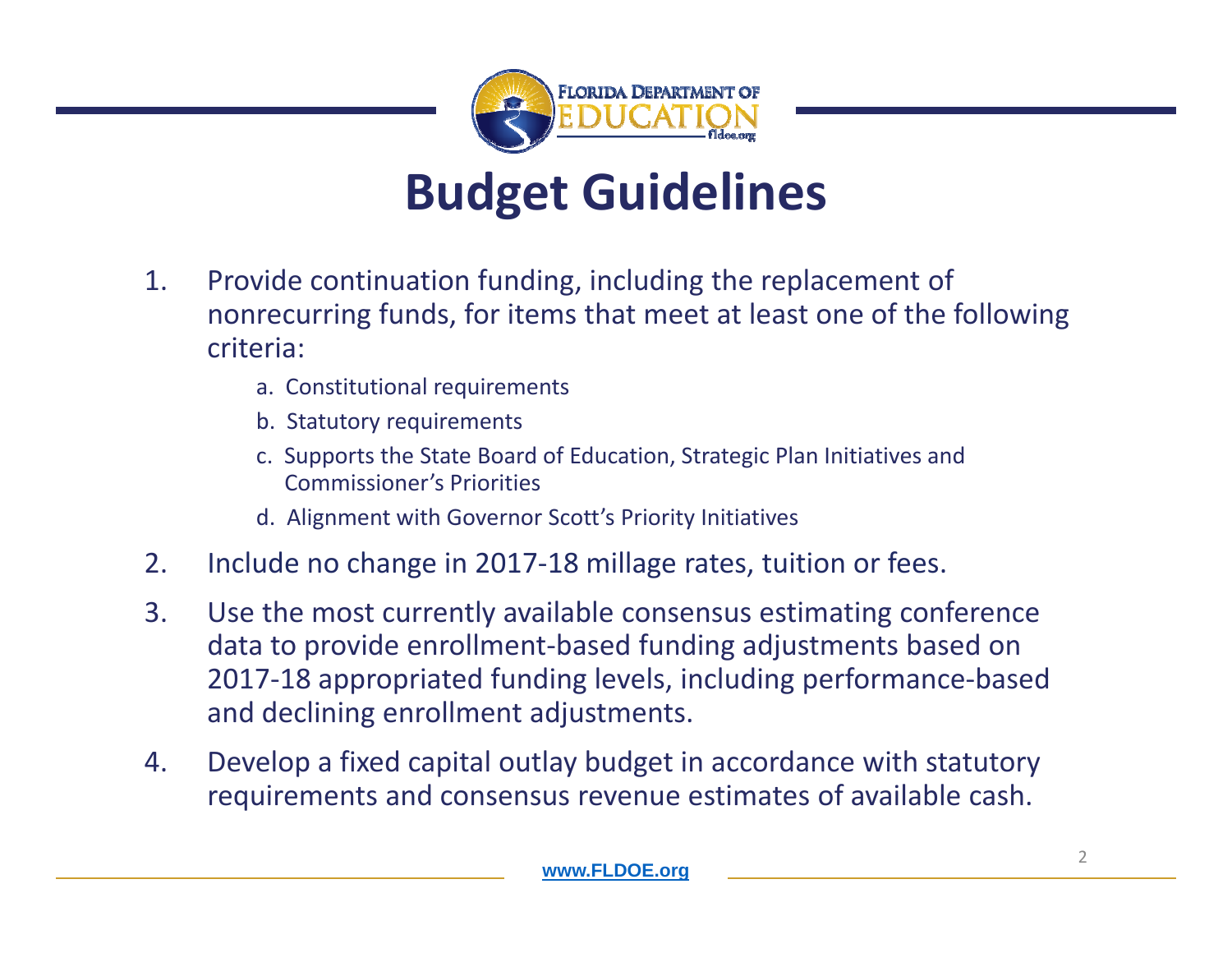

# **Budget Process Cycle**

**JANUARY**

**Session**

**DECEMBER(30 days before start of session) Governor recommends budget to Legislature**

 **Begins MAY/JUNE Preparation of Issues for Legislative Budget Request**

#### **JUNE**

**Legislature creates and passes General Appropriations Act The Governor executes budget after vetoes w/ legislative consultation**

> **JUNE/JULY Budget Office reviews approved budget request issues input into ARTS by program/division staff**

**JULYState agencies implement operating budget Estimating Conference process begins**

**SEPTEMBER 15th State agencies submit Legislative Budget Requests (LBR)**

**SEPTEMBERLegislative Budget Commission (LBC) issues Long Range Financial Outlook**

**Long Range Program Plans (LRPP) Due Sept. 29th**

> **AUGUSTAgencies finalize Legislative Budget Request**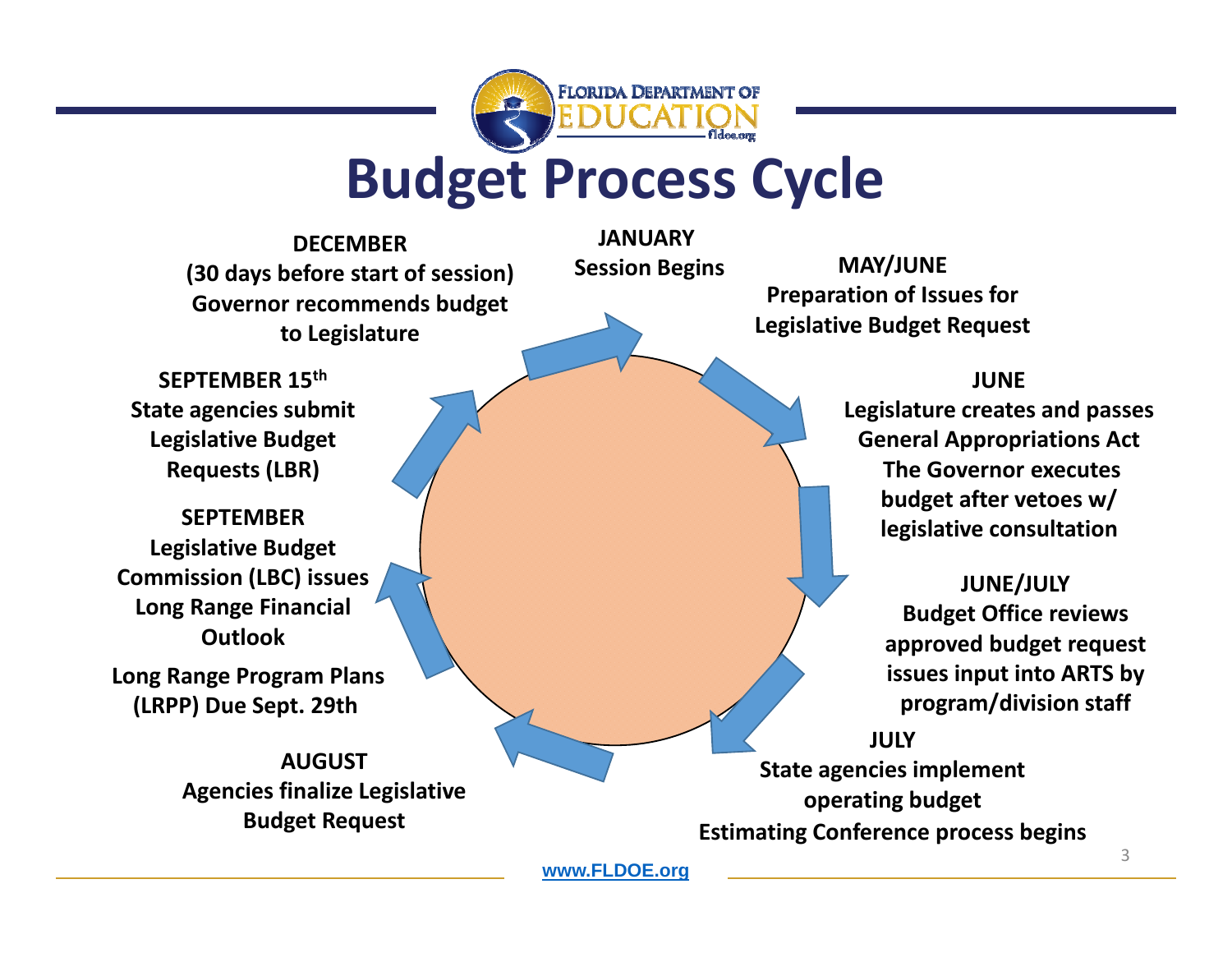

## **Consensus Estimating Conferences**



#### MAJOR PROJECTIONS DEVELOPED BY CONFERENCES

- $\odot$  amount of General Revenue available for appropriations
- $\odot$  amount of Lottery funds available for appropriations
	- amount of State School Trust Fund available for appropriations
	- amount of Public Education Capital Outlay (PECO) funds
	- number of students to be enrolled in public schools, colleges and universities
- $\bf{O}$  number of students eligible for Student Financial Aidprograms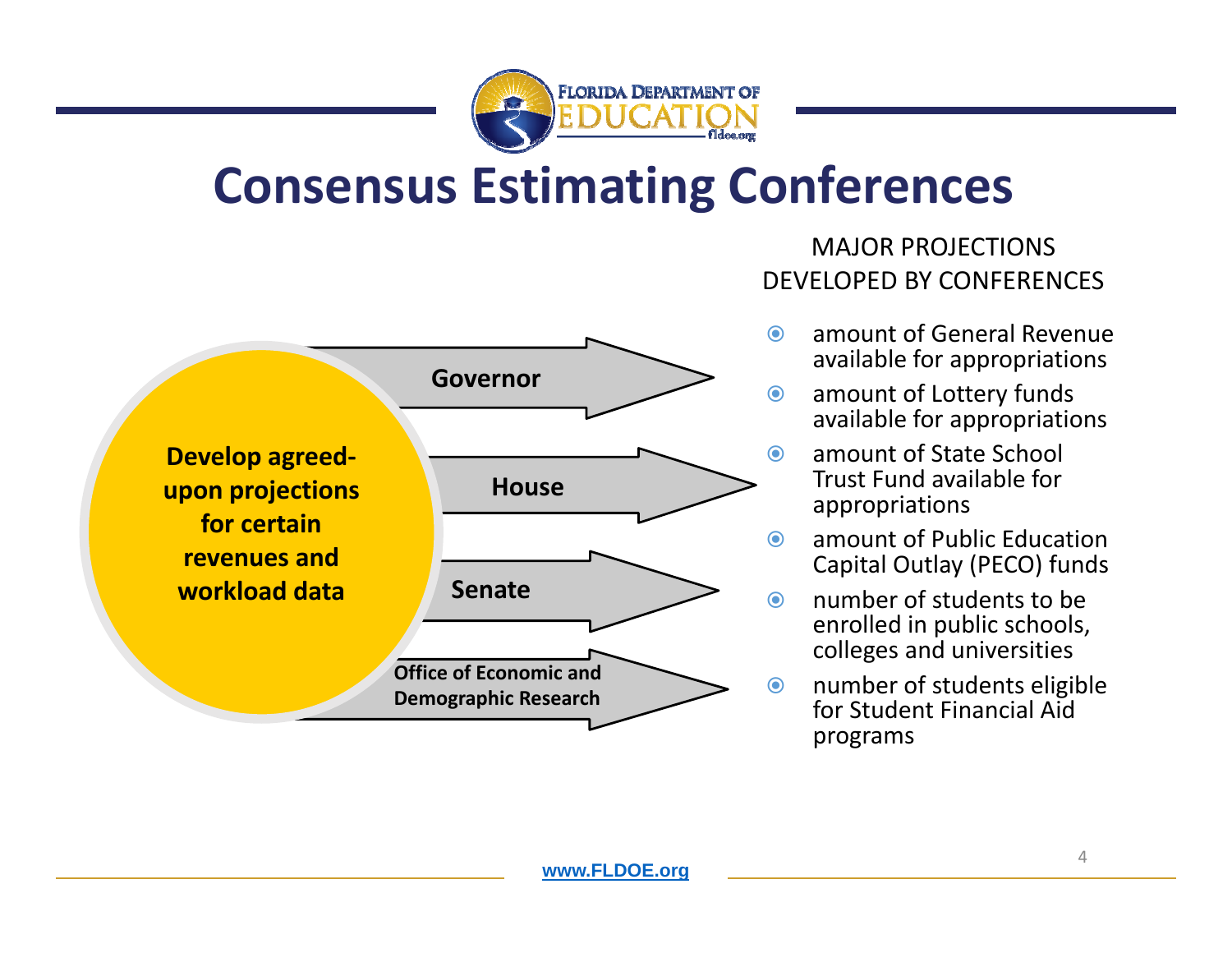

#### **K-12 FTE Enrollment Historical and Forecasted**



\* The 2013‐14 through 2017‐18 FTE have been recalibrated based on <sup>a</sup> legislative change in the methodology for calculating FTE. All students are now limited to <sup>a</sup> total of 1.00 FTE across all instructional delivery systems for the purpose of funding, except for FTE earned by Department of Juvenile Justice (DJJ) students beyond the 180‐day school year.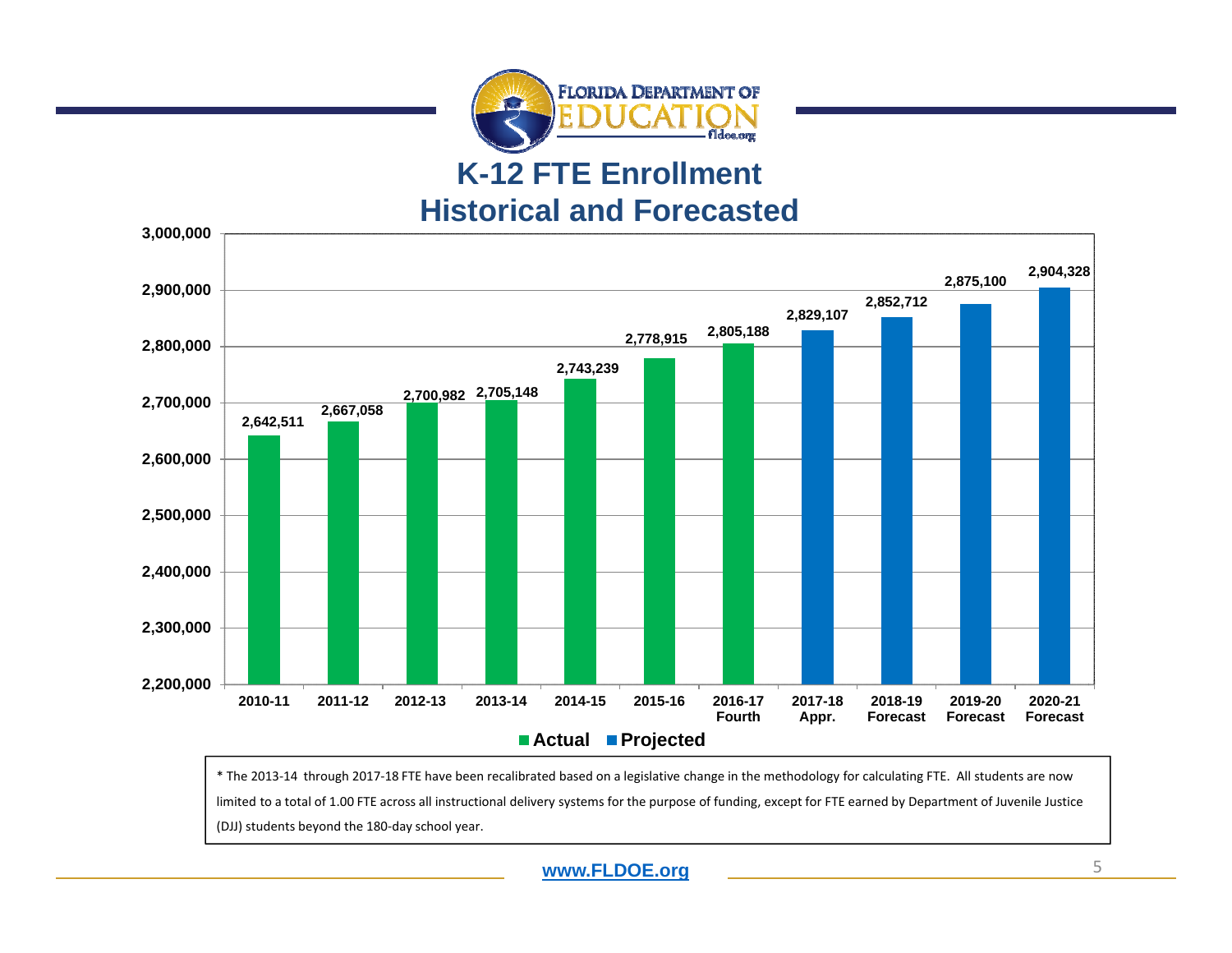

#### **The Florida College System FTE Enrollment Historical and Forecasted**

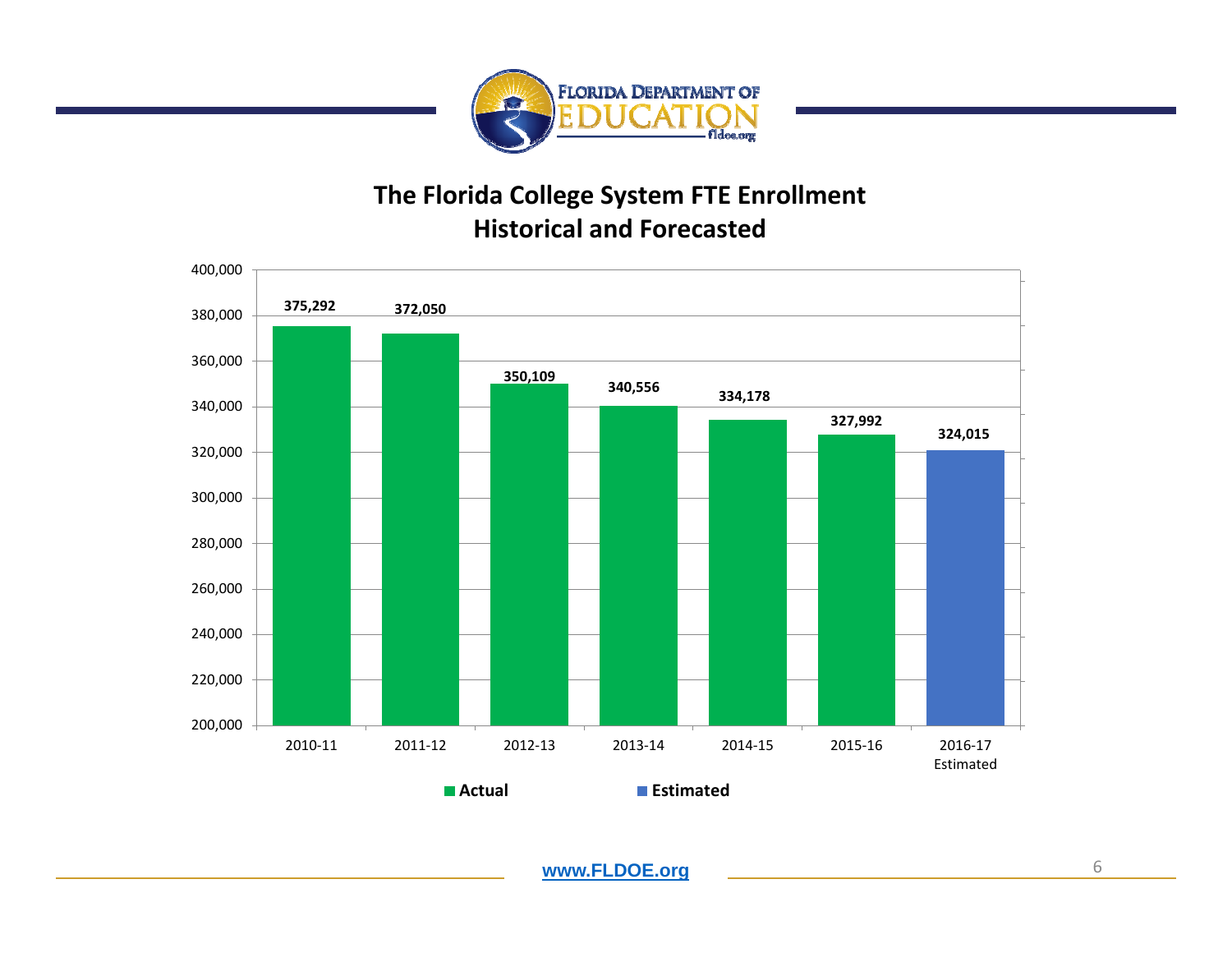

### **Florida Education Finance Program (FEFP) Tax Roll (K-12)**

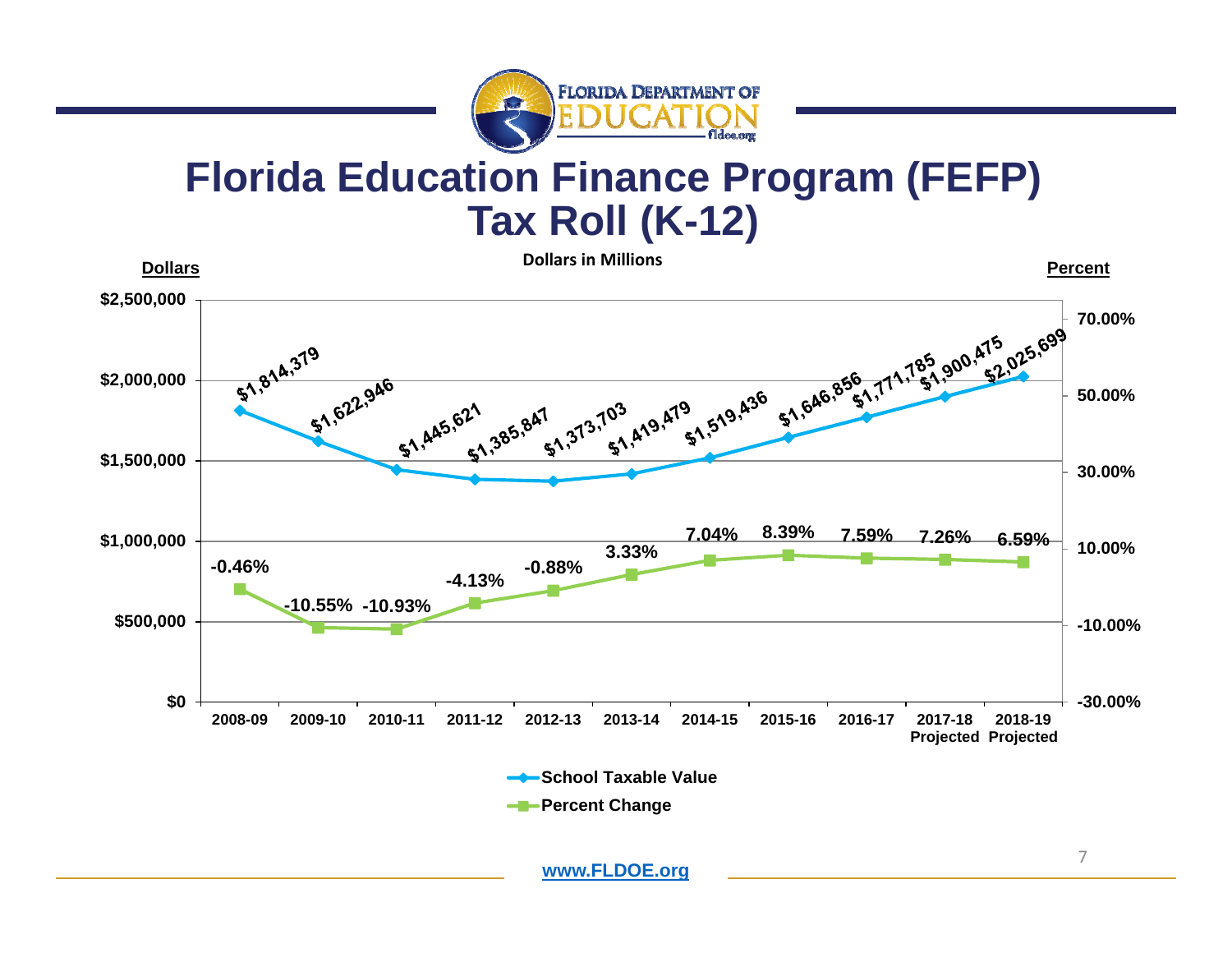

### **General Revenue Forecast**

|                    |                 | <b>Post Session</b> |                   |             |          |
|--------------------|-----------------|---------------------|-------------------|-------------|----------|
|                    | <b>December</b> | 2017                |                   | Incremental |          |
| <b>Fiscal year</b> | 2016 Forecast   | <b>Forecast</b>     | <b>Difference</b> | Growth      | Growth % |
| 2007-08            | 24,112.1        |                     |                   |             | $-8.7%$  |
| 2008-09            | 21,025.6        |                     |                   |             | $-12.8%$ |
| 2009-10            | 21,523.1        |                     |                   |             | 2.4%     |
| 2010-11            | 22,551.6        |                     |                   |             | 4.8%     |
| 2011-12            | 23,618.8        |                     |                   |             | 4.7%     |
| 2012-13            | 25,314.6        |                     |                   |             | 7.2%     |
| 2013-14            | 26,198.0        |                     |                   |             | 3.5%     |
| 2014-15            | 27,681.1        |                     |                   |             | 5.7%     |
| 2015-16            | 28,325.4        |                     |                   |             | 2.3%     |
| 2016-17            | 29,452.1        | 29,558.9            | 106.8             | 1,126.7     | 4.0%     |
| 2017-18            | 30,709.5        | 30,717.9            | 8.4               | 1,257.4     | 4.3%     |
| 2018-19            | 31,978.9        | 32,047.9            | 69.0              | 1,269.4     | 4.1%     |
| 2019-20            | 33,253.0        | 33,401.4            | 148.4             | 1,274.1     | 4.0%     |
| 2020-21            | 34,465.3        | 34,509.2            | 43.9              | 1,212.3     | 3.6%     |
| 2021-22            | 35,680.8        | 35,723.1            | 42.3              | 1,215.5     | 3.5%     |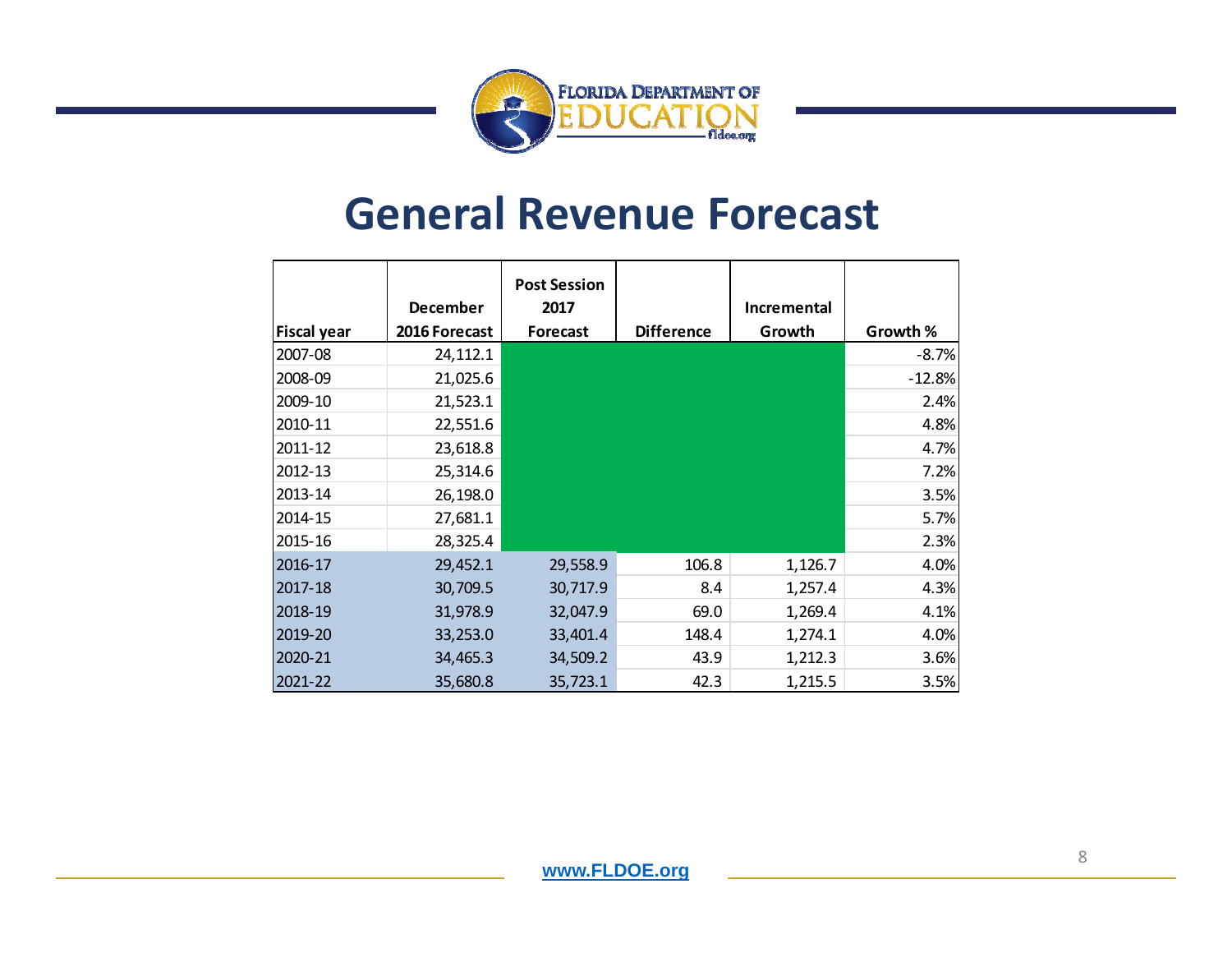

### **General Revenue Forecast**

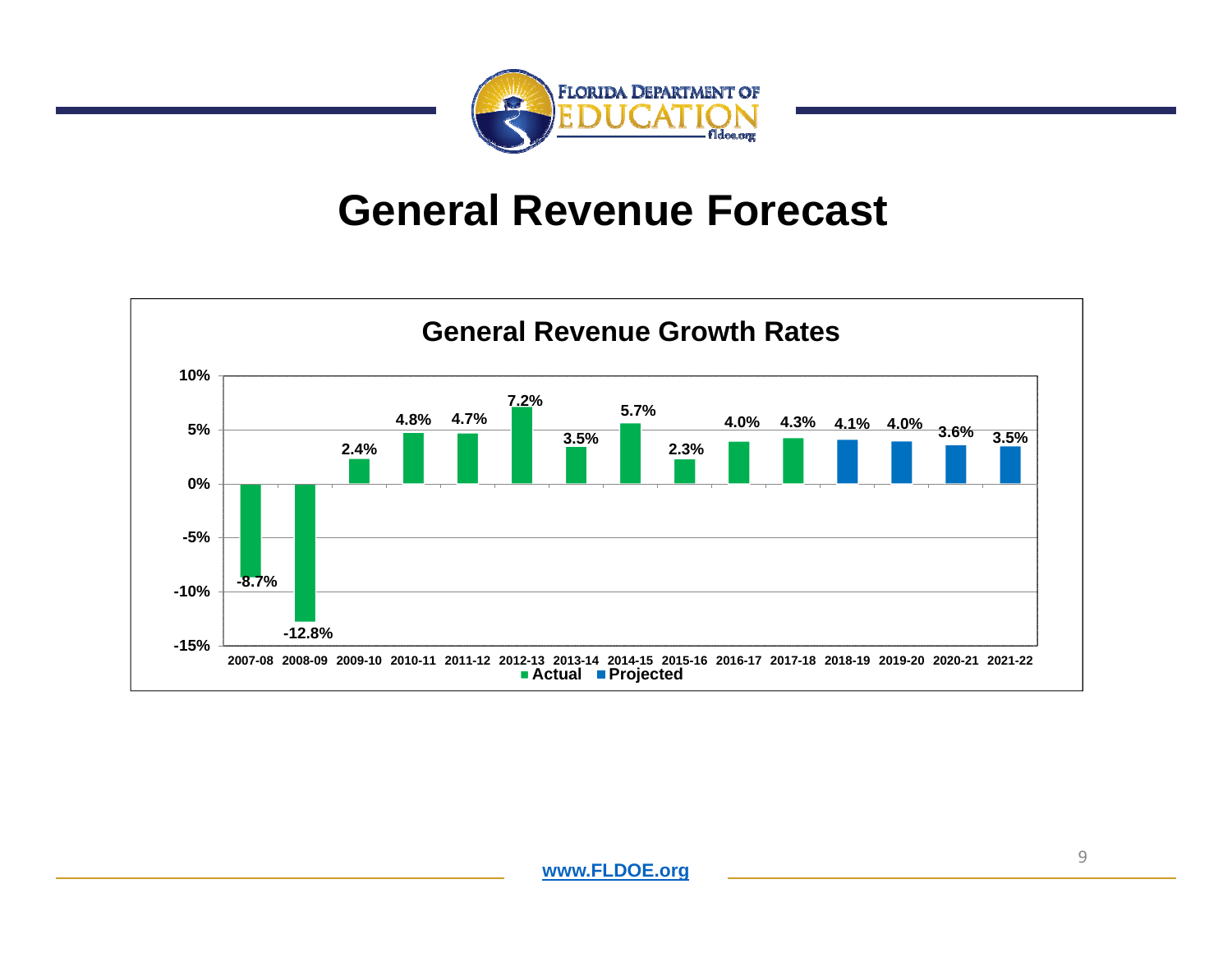

### **Educational Enhancement Trust FundRevenue Outlook**

**Lottery Ticket Sales and Slot Machine Activity**

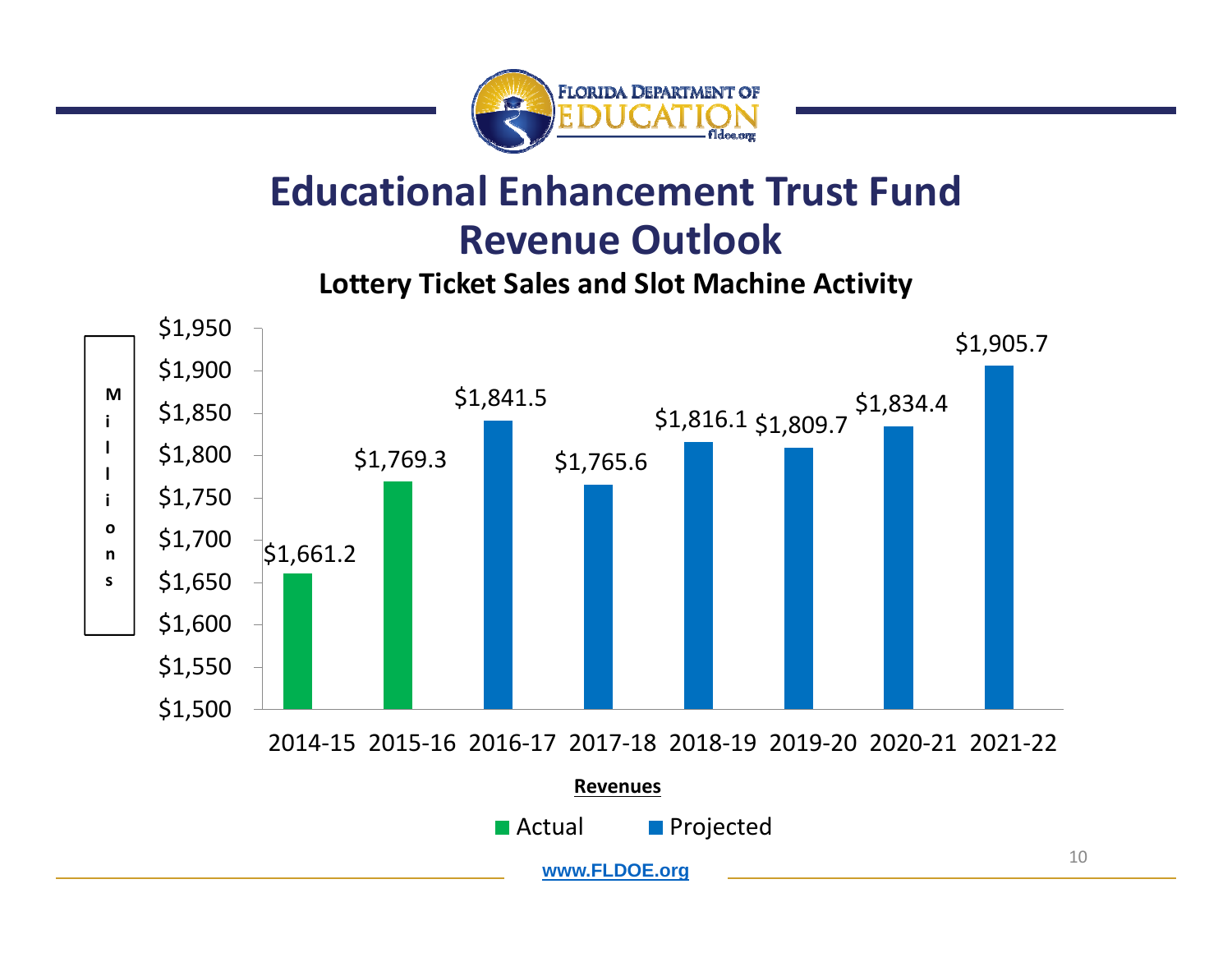

#### **State School Trust Fund**

#### **Revenue Outlook**

**Estimated Transfers from Unclaimed Property TF** \$300  $\neg$ \$280.9 \$250 **M**\$200 \$167.5 \$176.3<br>\$148.8 \$143.6 \$151.3 \$147.6 **i**\$175.6 1 H \$150 **io**\$100 **n s**\$50 \$‐ 2014‐15 2015‐16 2016‐17 2017‐18 2018‐[19](#page-18-0) 2019‐20 2020‐21 2021‐22

■ Actual

**Revenues**

**www.FLDOE.org** 

**Projected** 

11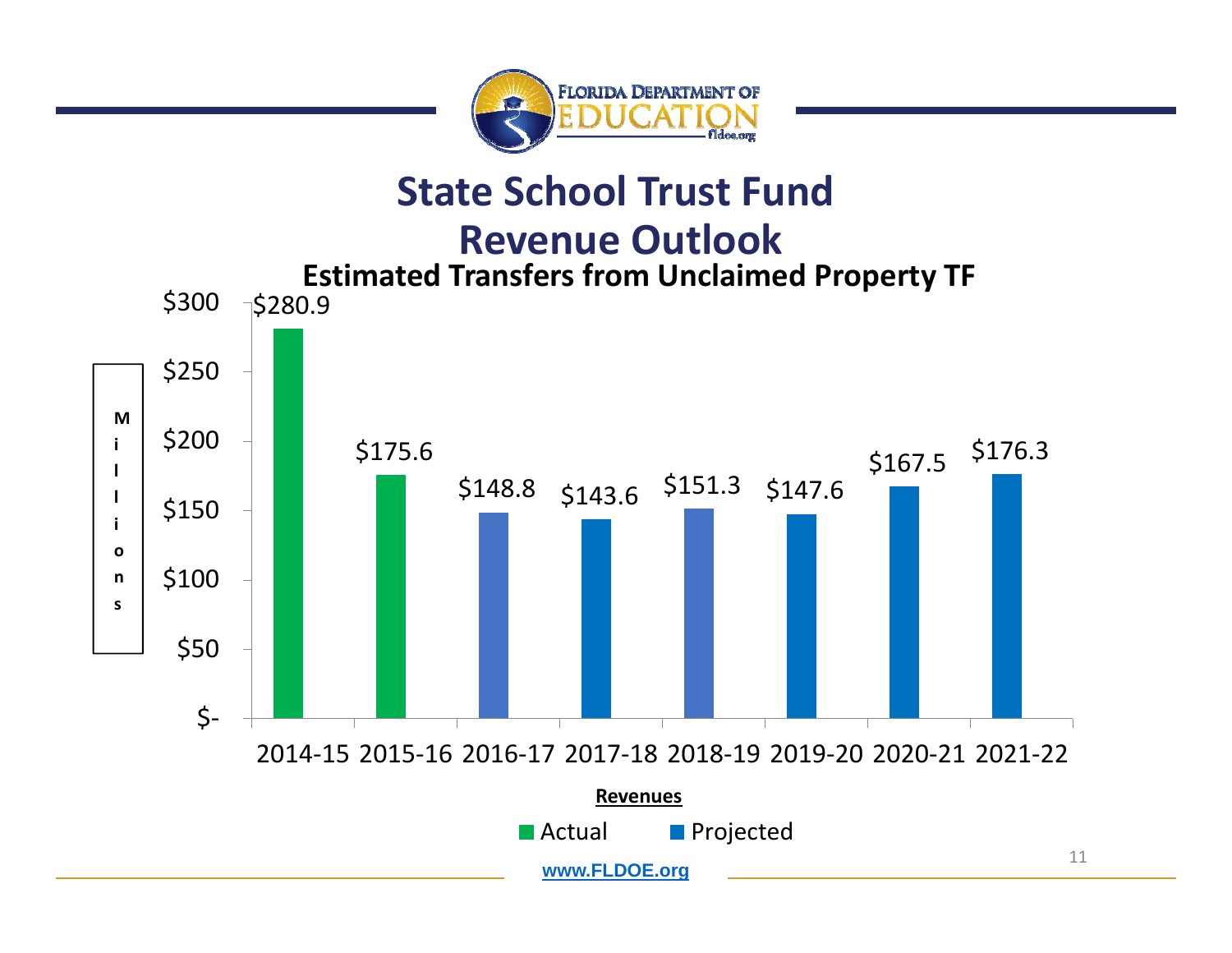

### **Public Education Capital Outlay**

(Projected – No New Bonding)



**Actual Projected**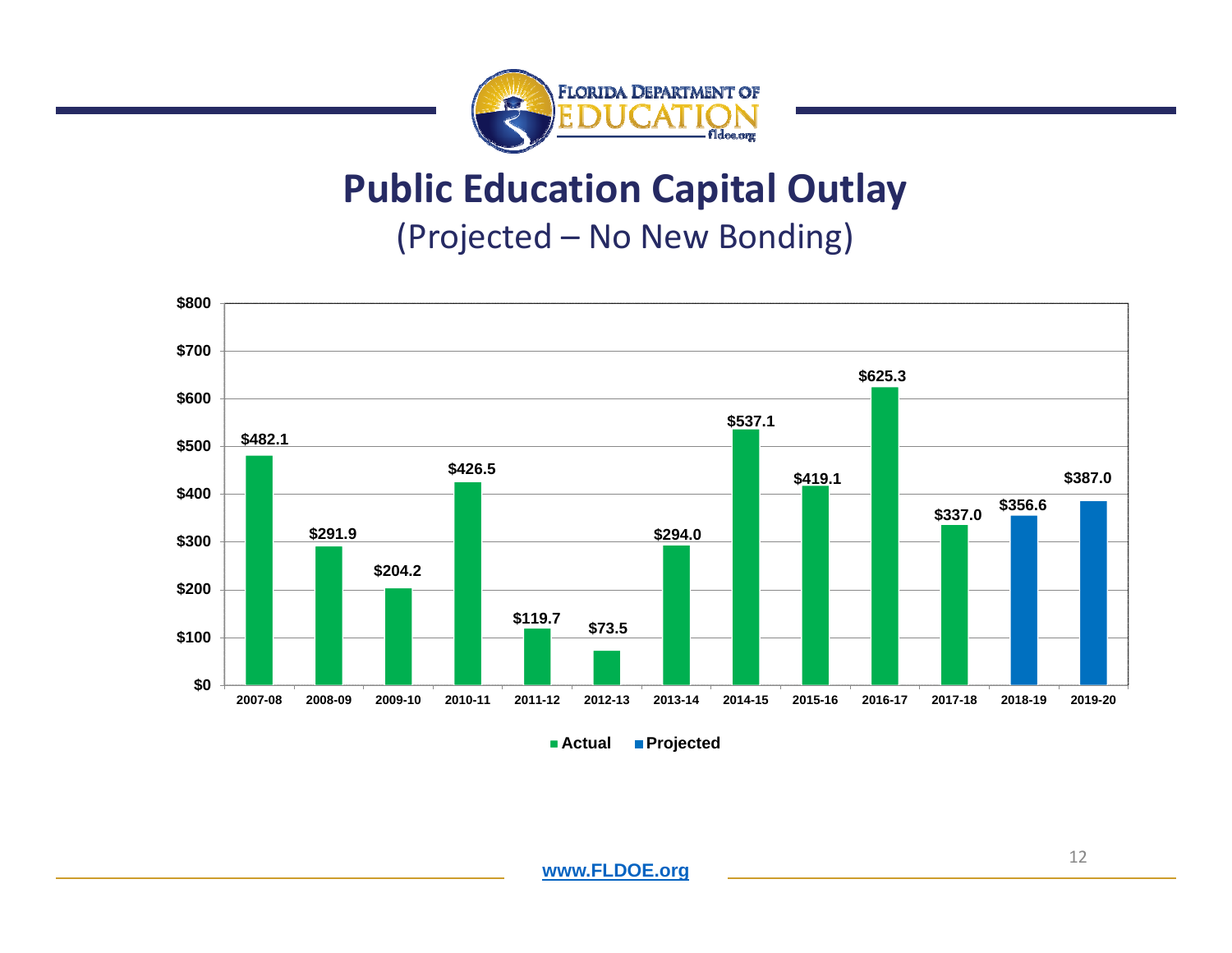

# **Budget Overview**

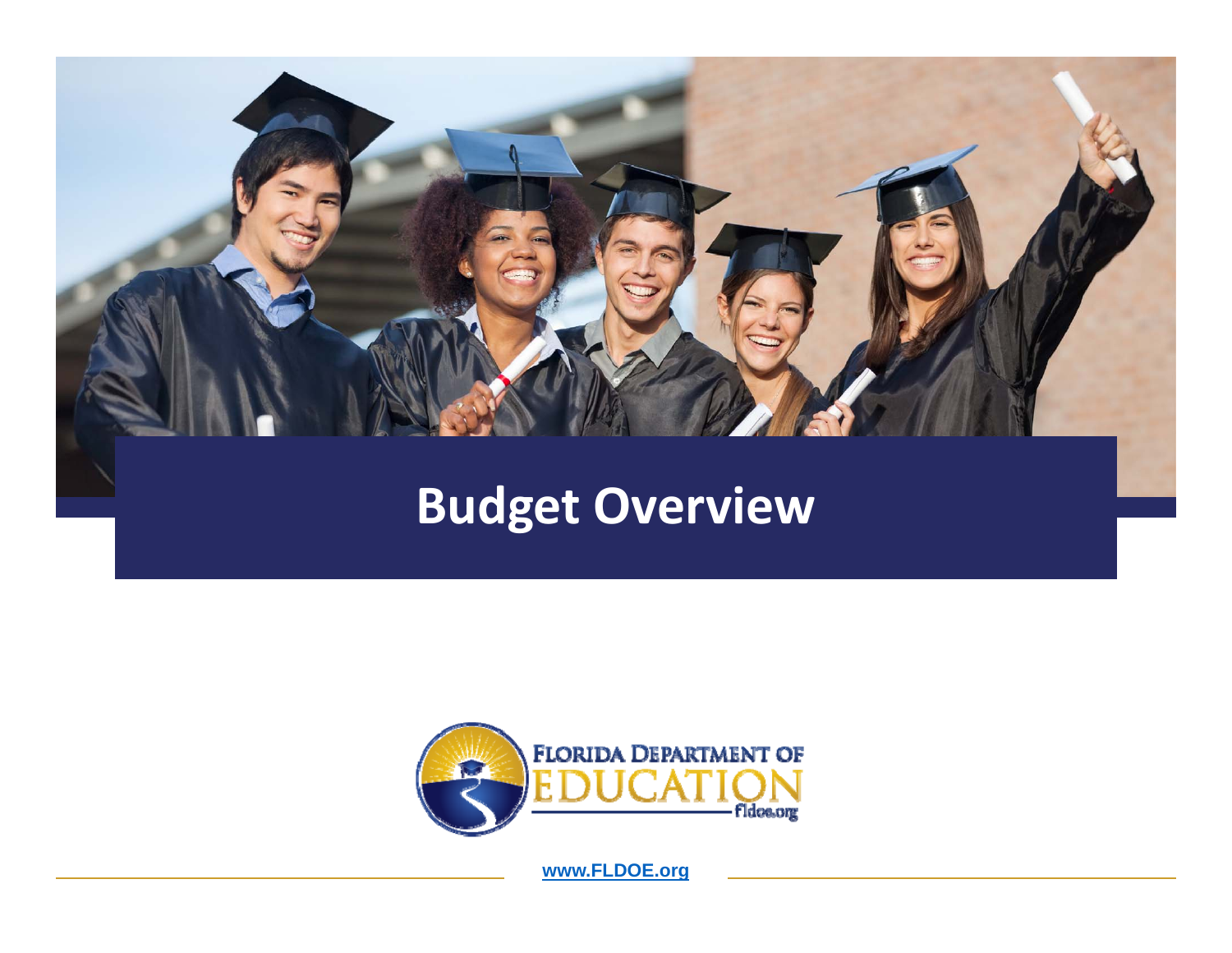

## **2017‐18 Statewide Funds Operations and Fixed Capital Outlay =\$84.9 billion**

(amounts in billions) (after vetoes)

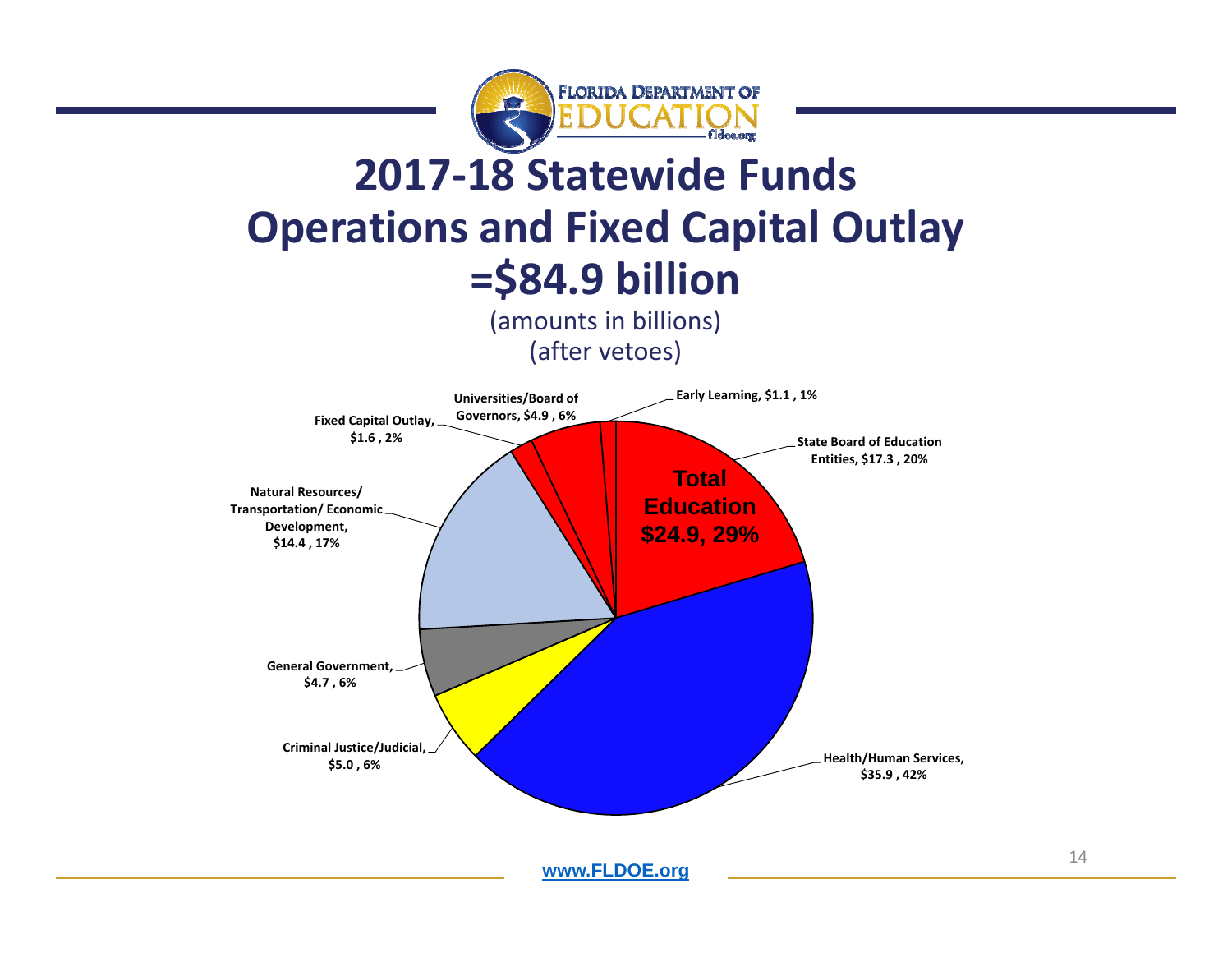

## **2017‐18 General Revenue Funds Operations and Fixed Capital Outlay =\$31.5 billion**

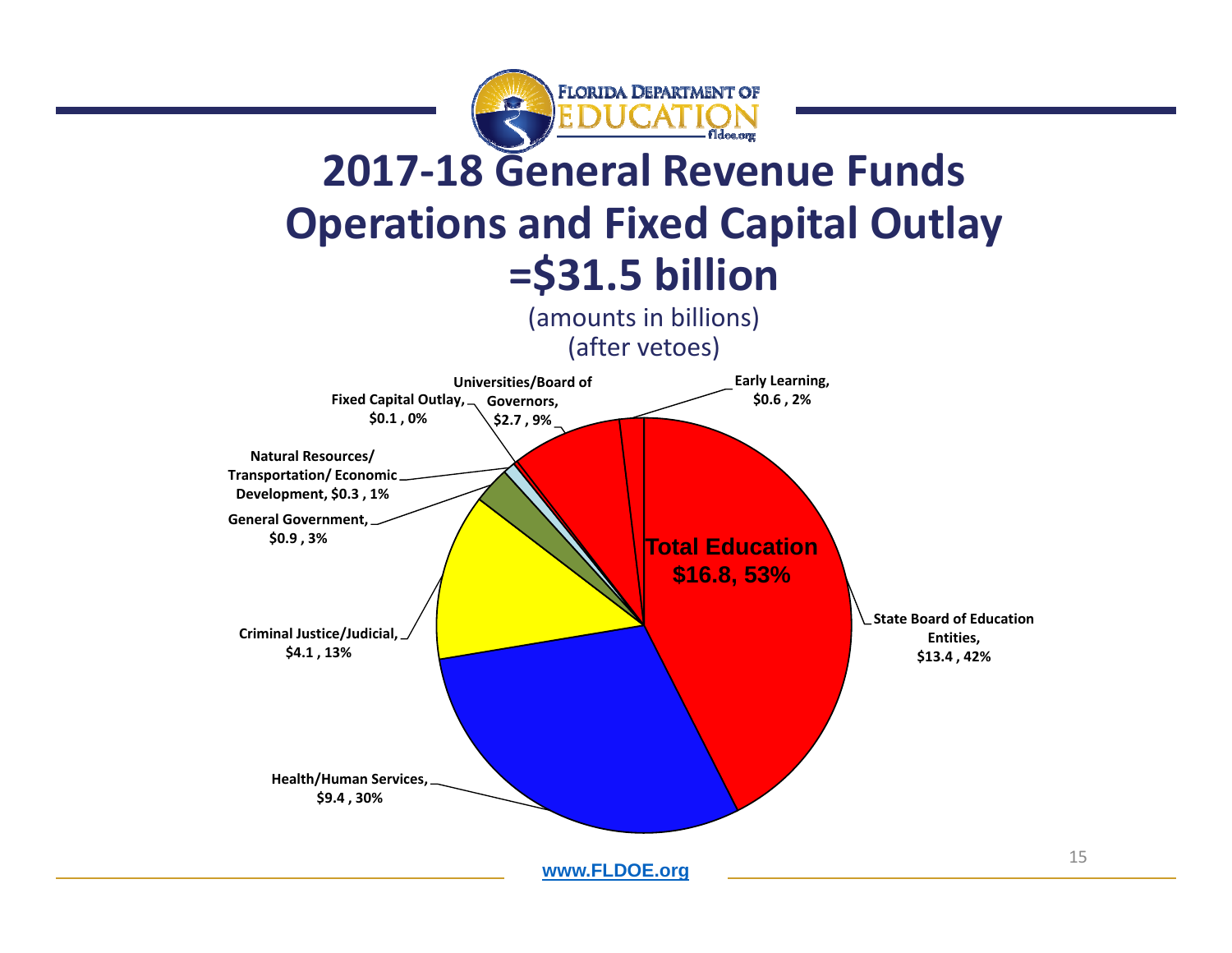

#### **Florida Education Finance Program (FEFP) Total Funding**

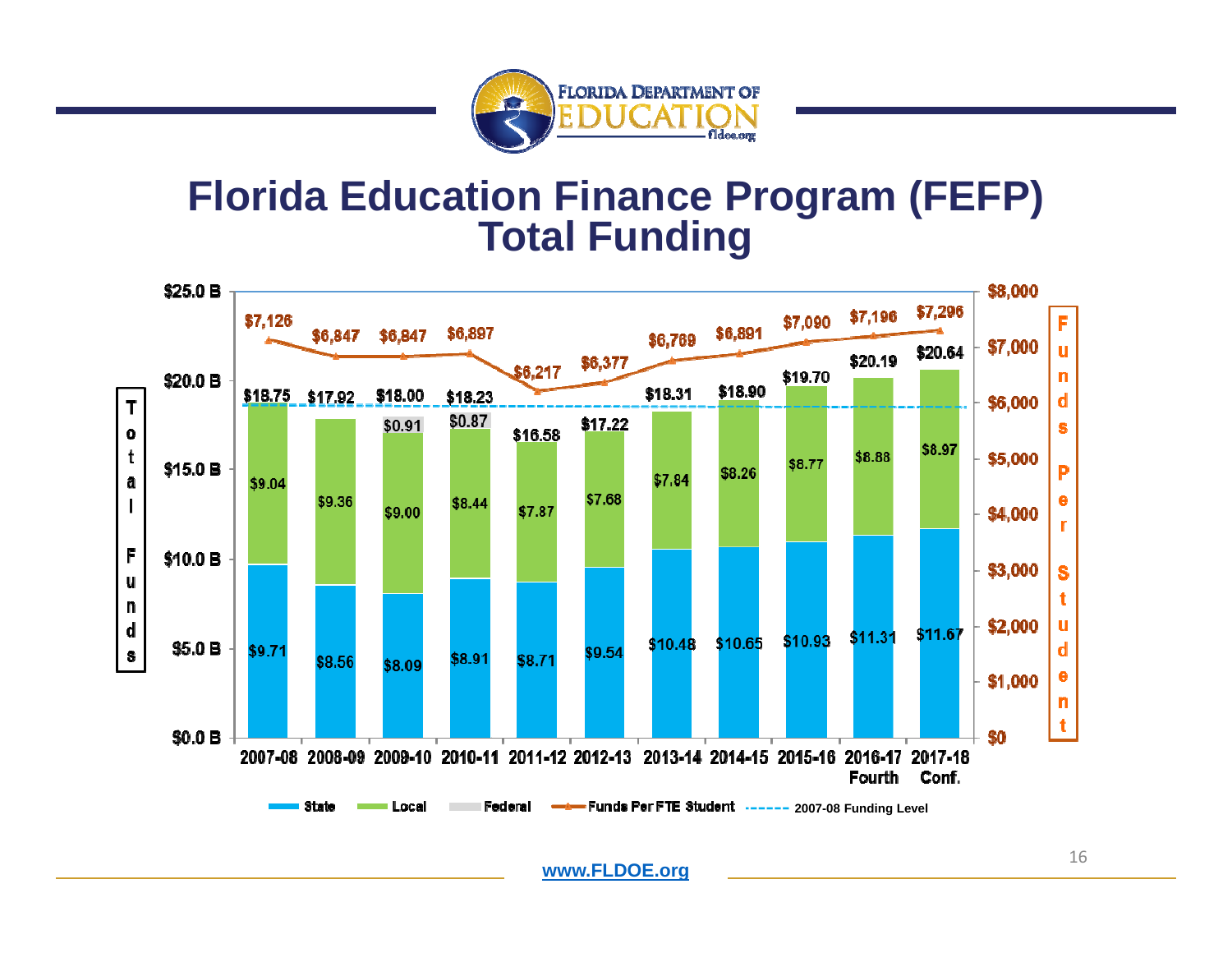

## **District Workforce Education:**

#### **Total Funds by Source and per FTE Student**

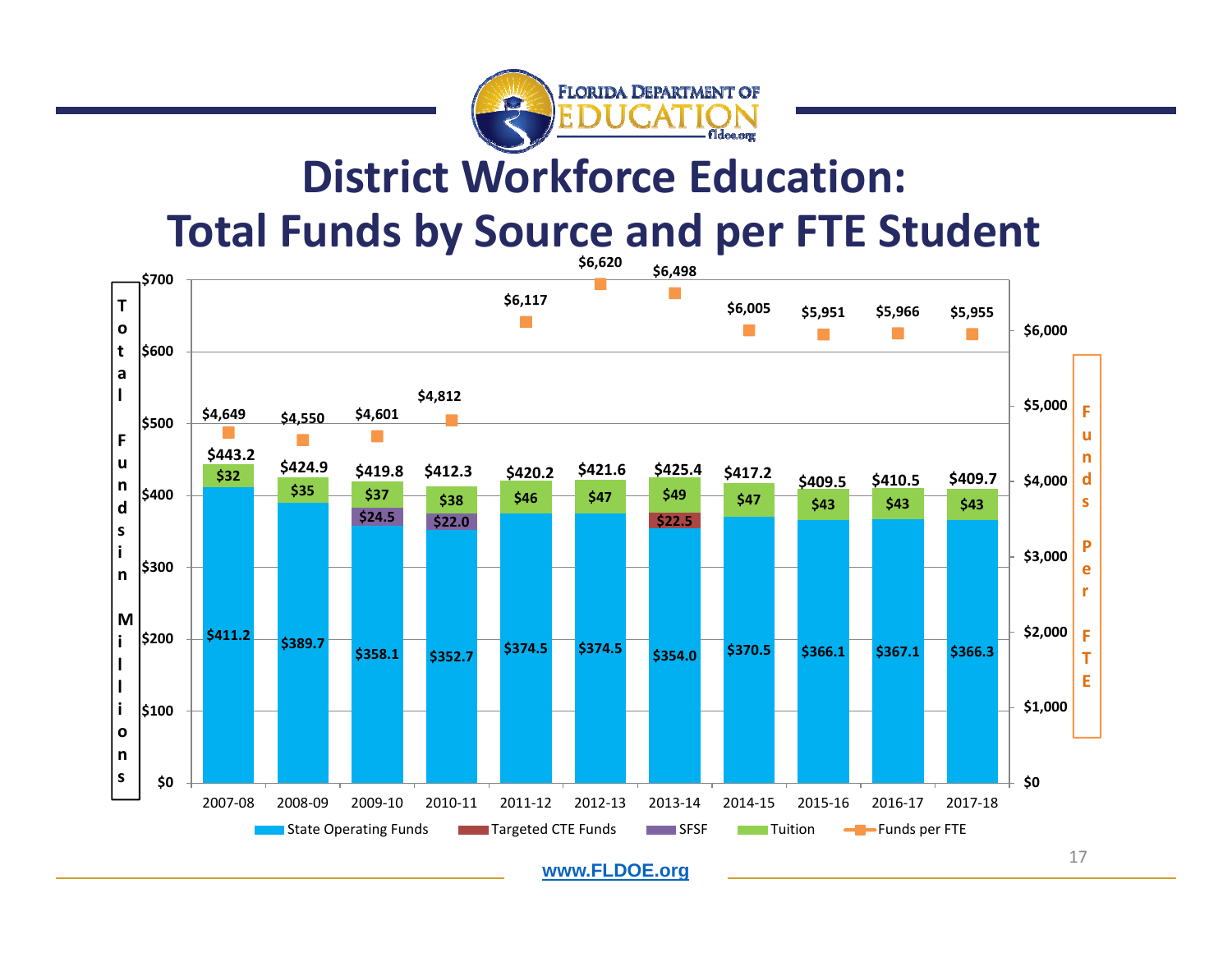

**The Florida College System**

#### **Program Fund Appropriations by Source and Per FTE Student**



Note: Amounts reflect appropriations for Community College Program Fund/Florida College System Program Fund ( CCPF/FCSPF) (all years), upper‐level categorical appropriations (2007‐08 through 2009‐10) and Performance‐Based Incentives (through 2008‐09, 2013‐14 through 2017‐18). State funds include General Revenue and Educational Enhancement Trust Fund. Tuition includes out‐of‐state fee and technology fees. Tuition amounts for 2016‐17 and 2017‐18 are estimated based on 2016‐17 FTE‐2A. *Totals may not add due to rounding.*